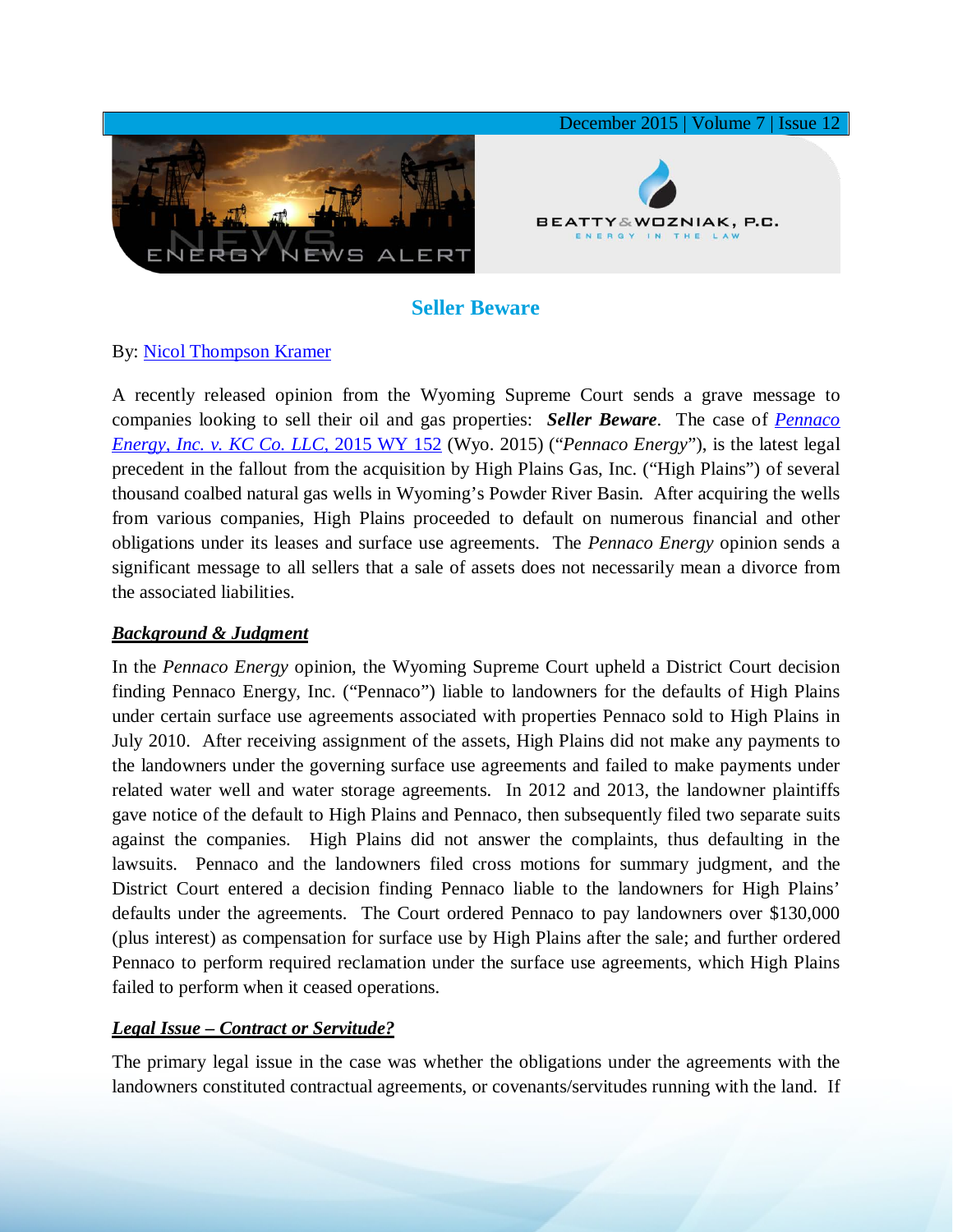the Court found them to be contractual agreements, Pennaco could not assign its duties without a novation/consent from the landowner/lessor. If the Court found them to be covenants/servitudes running with the land, then Pennaco's liability ceased when it transferred its rights to the use of the land. After a review of contract law, property law, and oil and gas law, the court found the obligations were contractual agreements which Pennaco could not transfer through a simple assignment. The Court determined that Pennaco retained all duties under the agreements, absent a release or novation from the landowners.

In reaching its decision, the Wyoming Supreme Court looked to the language of the contracts to discern the parties' intent. The Court determined the language did not indicate the parties intended the original operator/lessee under the agreements be allowed to freely transfer the duties under the contracts. The Court made this finding despite the fact that there were no express requirements in the contracts that the operator obtain approval from the lessor/landowner to assignment of the agreements. The Court also found the agreements indicated the creditworthiness of the original lessee, Pennaco, was a motivating factor for the landowner/ lessors to enter into the agreements. In short, the court found, "*Absent an express provision [in the contract between the original party and the landowner] stating a party's obligations end upon assignment of a surface use agreement…or a release by the surface owner, the party originally obligated under the agreement remains liable*." *Pennaco Energy* at ¶45 (emphasis added).

### *Precedential Impact*

While *Pennaco Energy* only involved surface use agreements, the Court's analysis left an opening to carry its holding beyond ancillary agreements, potentially applying the determinations to underlying oil and gas lease terms. Consequently, the case may lead to claims for other holdover liabilities, such as payment of royalties or delay rentals. In addition, the decision provides no guidance as to when a seller/assignor's liability may end for assets that have already been transferred, absent a novation from the landowner/lessor.

Recognizing this potential impact, both the Petroleum Association of Wyoming ("PAW") and the Texas Oil and Gas Association ("TOGA") filed *amicus curiae* briefs in the Wyoming Supreme Court appeal. The associations argued the District Court exposed oil and gas operators "to unpredictable and indeterminate liability for duties respecting the use of lands (1) to which they have no access and (2) based on the acts of successors over which they have no control." *Pennaco Energy* at ¶73. However, the Court rejected the pleas of PAW and TOGA, noting that Pennaco was a sophisticated party, knowledgeable in the oil and gas business, who could have acted to protect its interests by bargaining for language excusing it from liability, or by obtaining the landowner's consent to transfer its duties to the purchaser. The Court found that because Pennaco failed to protect itself, it would not "depart from firmly established rules of law to insulate Pennaco from its lack of care." *Pennaco Energy* at ¶74.